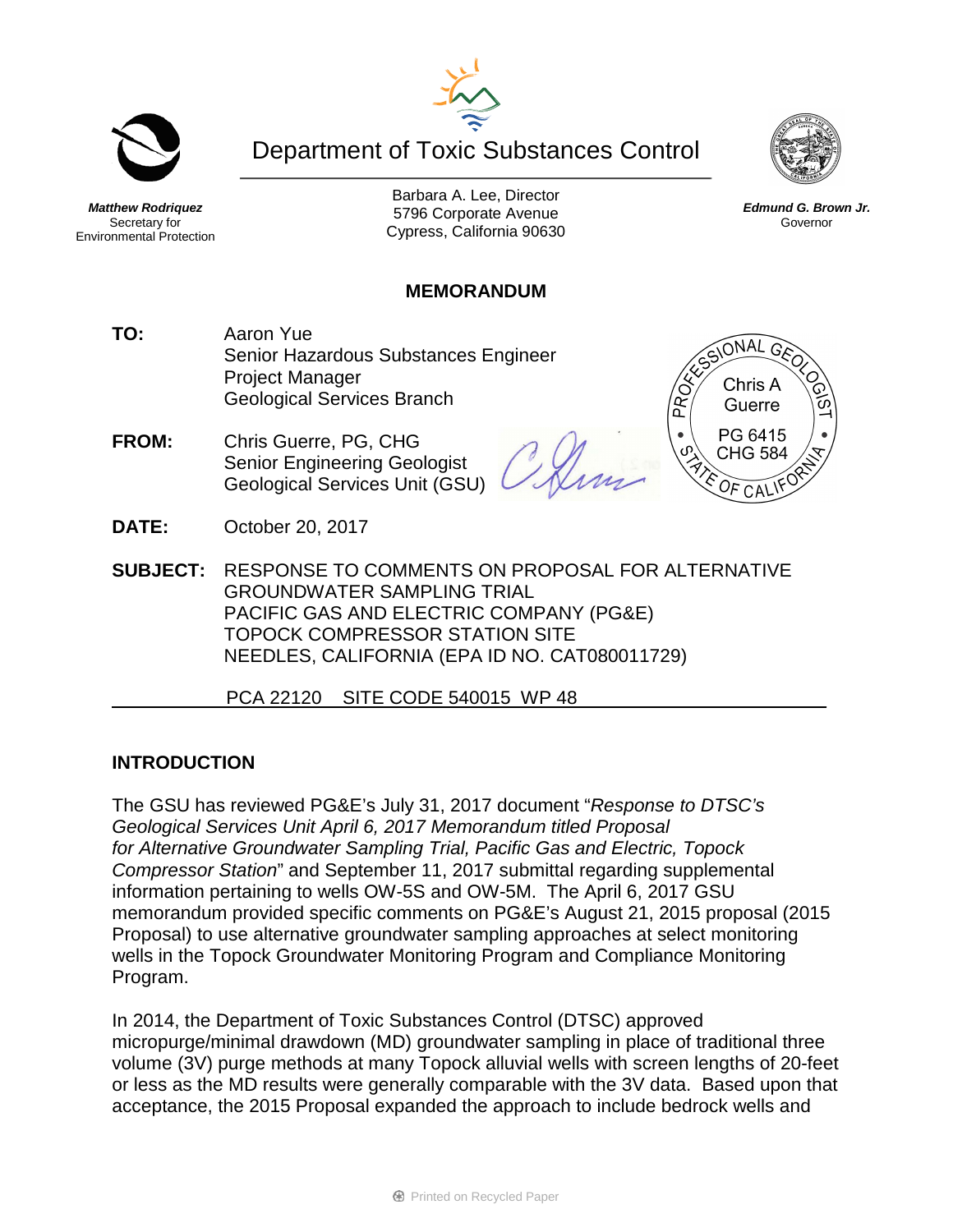PG&E Topock Compressor Station **Department Controllery** Cortober 20, 2017 Aaron Yue **Page 2** 

wells with screens longer than 20-feet that were omitted from the initial sampling study. The 2015 Proposal includes collecting samples using MD or HydraSleeve (HS) groundwater grab samples followed by collection of 3V purge samples for comparison. Additionally, a change to MD at some wells is proposed with the resulting MD data being compared to historic 3V data.

The GSU's April 6, 2017 memorandum concurred with most of PG&E's 2015 alternative sampling proposals, but did call out several well specific modifications/exceptions. Additionally, the GSU memorandum requested that all wells should have conductivity profiles run prior to sampling trials.

### **GSU RECOMMENDATIONS**

The GSU has responded to the specific alternative sampling proposal issues identified in PG&E's response to comment letter dated July 31, 2017. The GSU has utilized the April 6, 2017 GSU memorandum format in responding to issues.

#### **Proposal for GMP Monitoring Wells**

#### **Table 2 - Select Long Screen Bedrock GMP Wells**

**MW-24BR**: This well has an approximately 60-foot well screen interval. Flow testing was requested by the GSU to determine if there were any discrete zones exhibiting flow that one would want to target for MD sampling that was originally proposed by PG&E. PG&E's July 31, 2017 letter now indicates that MD sampling is no longer being pursued and 3V sampling will continue. The GSU acknowledges PG&E's removal of this well from the sampling trial.

**PGE-07BR:** This well has approximately 50 feet of open borehole. Flow testing was requested by the GSU to determine if there were any discrete zones exhibiting flow that one would want to target for MD sampling that was originally proposed by PG&E. PG&E's July 31, 2017 letter now indicates that MD sampling is no longer being pursued and 3V sampling will continue. The GSU acknowledges PG&E's removal of this well from the sampling trial. However, PG&E should continue and conduct conductivity profiling on this well as requested in the GSU's April 6, 2017 comment. This could assess if significant conductivity stratification exists with the newer well configuration that was completed in October 2007.

**PGE-08**: Response to the GSU's original April 6, 2017 comment below is still requested.

*"Continue sampling this well on the established annual frequency. Conduct a downhole video at this long screen well (~150 foot well screen length) to assess current conditions. Copies of all older downhole videos of the well should be provided to DTSC. PG&E should evaluate different ways to retrofit the well, including removal of the packer (Baker No. 47A4), in hopes of having this well provide more meaningful data for the groundwater remedy. PG&E should conduct borehole flow testing if access to the screen zone is accomplished."*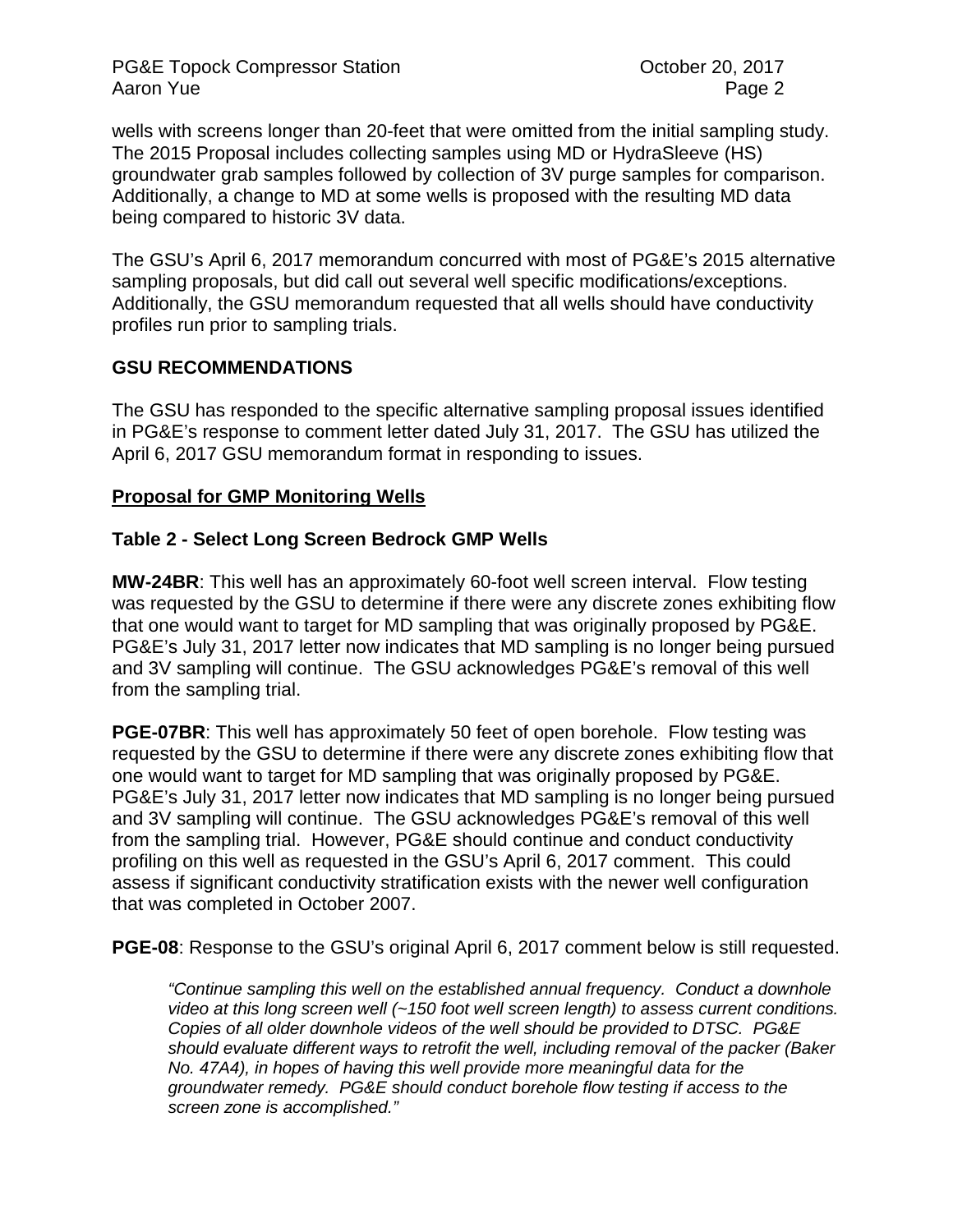Additionally, based on the November 2006 wellbore video report contained in the 2008 CH2M Hill 2008 bedrock document, the GSU recommends that attempts be made to install a pipe over the top of the former injection pipe that was observed at approximately 362 feet below the top of casing (btoc). This assumes the packer system cannot be removed. This could allow instrument access, including downhole video, to investigate the screened section of the well beyond the packer system.

# **Table 2 - GMP Bedrock Wells with Short Screen Lengths**

**MW-61-110**: The GSU's April 6, 2017 memo approved alternative sampling for this well, but did not call it out specifically. However, PG&E's July 31, 2017 reply table indicates that the pump will be kept at 100 feet within this well. The GSU thought the pump would be placed at mid-screen as noted in Table 2 of PG&E's original August 21, 2015 alternative trial proposal. In looking back at the 2015 proposal, it is now apparent that Table 1 and Table 2 are not consistent with pump placement. The basis for pump placement within this well needs to be specified.

**MW-66BR-270**: This well has approximately 23 feet of open borehole. The GSU noted concern that grab sampling (HS) might lead to stagnant water build up in the tight bedrock formation over time. PG&E's July 31, 2017 letter now indicates that HS sampling is no longer being pursued and purging to dryness will continue. The GSU acknowledges PG&E's removal of this well from the sampling trial.

# **Table 2 - GMP Bedrock Wells with Very Long Open Boreholes**

**MW-58BR**: Responses to the GSU's original April 6, 2017 comment below are still requested.

"*Before disturbing the water column with other procedures, run a conductivity profile in this 140-foot long open borehole to see if anomalous saline zones exist. Assuming no significant data are provided from the profile, reconstruct this well with screened zones similar to when it was separated into upper and lower zones in 2010/2011 when 200 ug/L hexavalent chromium concentrations were detected in the lower zone. Then develop the new configuration before sampling the shallow and lower zones again. The history of the retrofitting of this well is also requested including the reason for removal of the Flute system. Finally, PG&E should discuss how past flooding of this well could have affected well chemistry if surface water entered the well (see photograph at end of this memorandum).*"

The GSU is directing PG&E to reconfigure and retrofit this well. PG&E needs to submit a short, succinct work plan detailing this work.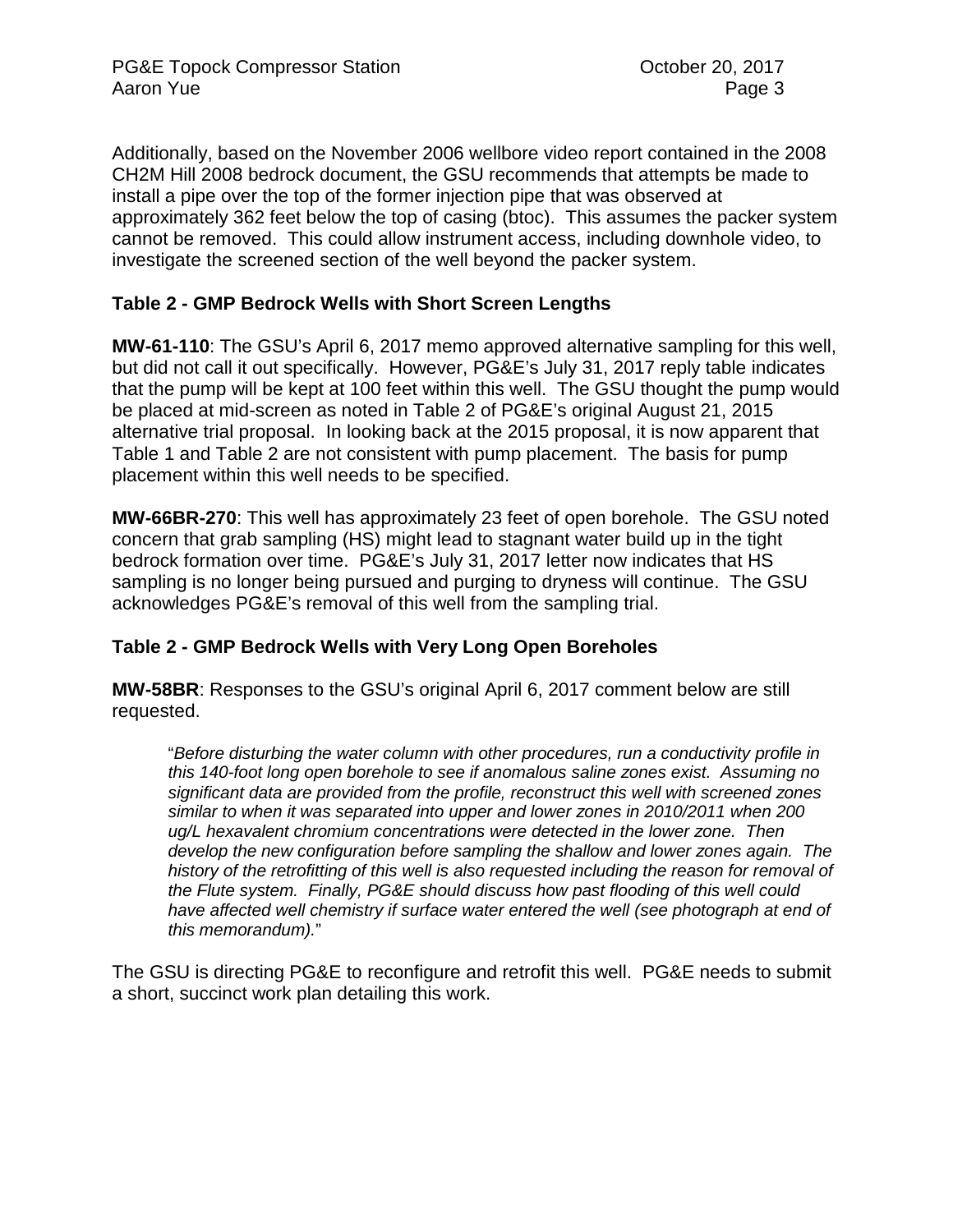**MW-64BR**: Responses to the GSU's original April 6, 2017 comment below are still requested.

"*Before disturbing the water column with other procedures, run a conductivity profile in this 140-foot long open borehole to see if anomalous saline zones exist. Assuming no significant data are provided from the profile, reconstruct this well with screened zones similar to the MW-64-BR-LOWER/UPPER-150 configuration since hexavalent chromium was routinely detected at those horizons in 2011. The GSU is envisioning a semipermanent dual screen PVC well inserted into the 3.8-inch diameter borehole. A couple weeks after development, conduct MD and 3V (modified?) sampling with pumps hung at the horizons used in 2011 (unless a more appropriate horizon is identified based on conductivity profiling).*"

The GSU is directing PG&E to reconfigure and retrofit this well. PG&E needs to submit a short, succinct work plan detailing this work.

**MW-70BR-225**: PG&E's July 31, 2017 reply doesn't confirm that the MD pump will be moved to a depth between 220 and 229 feet btoc based on 2011 flow testing which identified a flow zone from the bottom of the borehole (229'). Confirmation is requested.

## **Table 2 - GMP Alluvial Monitoring Wells with Long Screens**

**TW-01**: PG&E should still consider performing a detailed borehole flow test at this well (100 foot well screen length) to assess current flow characteristics as 14 years have elapsed since the last test and one may want to utilize a specialized flow meter best suited to non-pumping conditions. As with all wells, conduct a conductivity profile in this borehole prior to sampling.

The GSU is not opposed to moving forward with the proposed three depth (170, 205, and 230-foot depths) MD/HS trial proposed in PG&E's July 31, 2017 letter based on the older 2003 flow test data. However, clarification is needed regarding what a "MD/HS trial" will entail for this well.

Based on any new flow test data and on the trial, sampling strategies should be explored to have this well provide more meaningful data for the groundwater remedy. Further plans to sample and retrofit this well should be made after the sampling trial is conducted. Retrofitting this well might include installation of inflatable packers or flexible baffles to provide better data to distinguish between shallow and deep aquifer conditions. Again, the end goal for this well is to enhance the monitoring capabilities of this long-screened well for use in the groundwater remedy.

**TW-04 and TW-05**: The GSU's April 6, 2017 memorandum concurred with the August 21, 2015 PG&E proposal to sample these two wells with MD at the mid-point of the well screen. Only exceptions were called out in the GSU memorandum. However, PG&E's July 31, 2017 letter/table now indicates that MD sampling is no longer proposed at the mid-point. It is recommended that the mid-point be utilized in both wells since geophysical logs don't seem to suggest an obvious horizon to place the pump intake.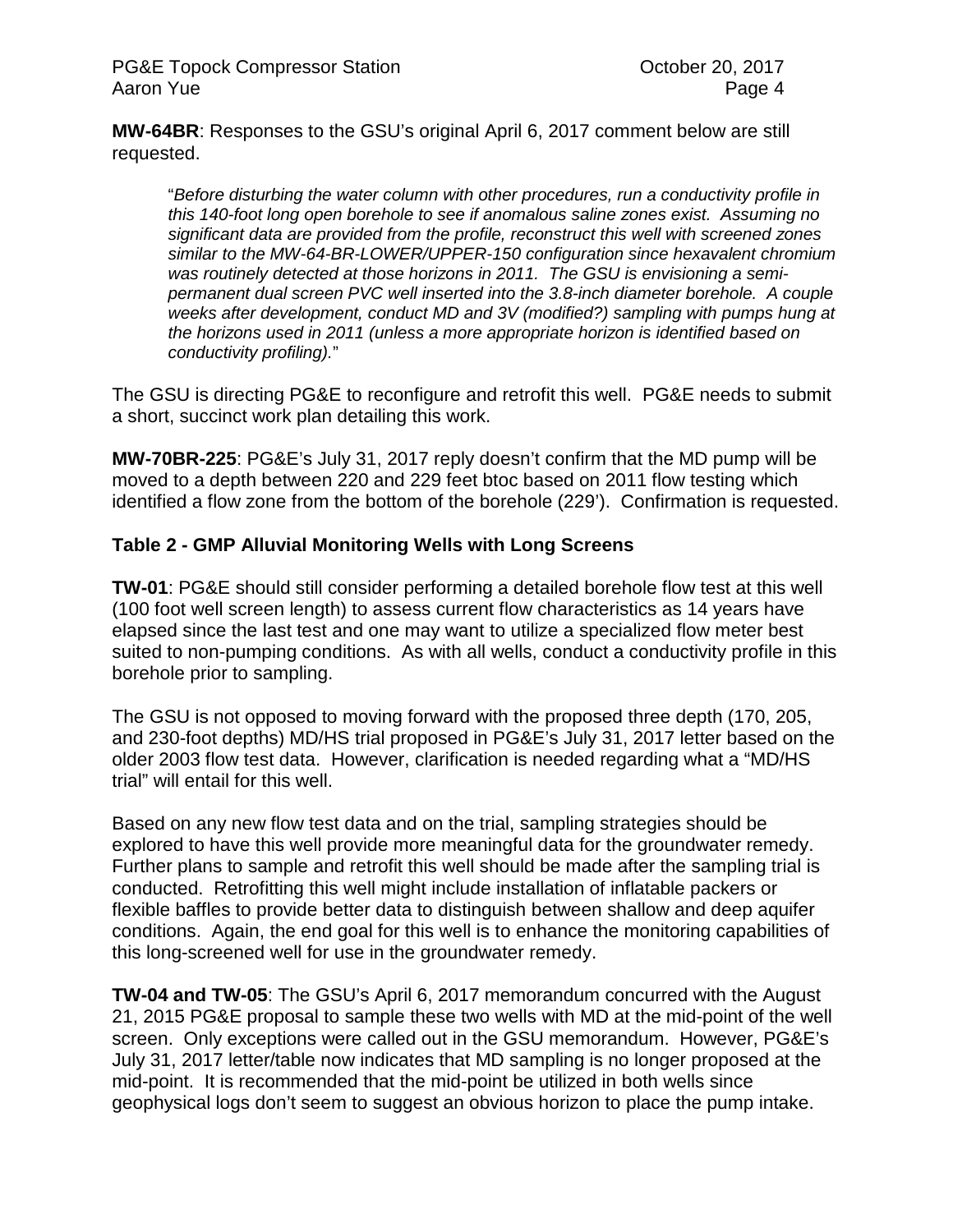PG&E Topock Compressor Station **Department Controllery** October 20, 2017 Aaron Yue **Page 5** 

Additionally, please run a conductivity profile in all wells including TW-05. Finally, like the GSU comment on long screen CMP wells, the GSU may direct PG&E to conduct borehole flowmeter testing to guide pump placement if MD analytical results are not comparable with the three volume purge data.

# **Table 3 - Proposal for IM3 CMP Monitoring Wells**

**Proposal Item 1**: The GSU concurred with the PG&E 2015 proposal for the seven OW wells with 30-foot or 20-foot screen lengths (i.e., OW-1S/M/D, OW-2S/M/D and OW-5D) that included a change to MD sampling with results evaluated against historical trends in each Annual CMP Report. PG&E's July 31, 2017 reply table indicates that conductivity profiles will only be conducted on deep "D" wells.

The GSU requests that all wells, including CMP wells, have conductivity profiles to assess if severe conductivity contrasts exist within wells.

**Proposal Item 2**: For the two OW (i.e., OW-5S and OW-5M) and eight CW wells (CW-1M/1D, CW-2M/2D, CW-3M/3D and CW-4M/4D) with 40-foot or 50-foot screen lengths, a trial of MD sampling versus 3V sampling was approved by the GSU in its April 6, 2017 memorandum. The GSU also directed PG&E to conduct borehole flowmeter testing to guide pump placement should MD analytical results differ significantly from the three volume purge data. PG&E's July 31, 2017 reply table indicates that sampling pump depths are proposed to be changed for these wells based on geophysical and lithologic log interpretations. For well CM-2M, it is suggested to move the pump depth to 170' based on the lithologic log (less silt and clay than the 177' proposed). For well CM-4D, it is suggested to move the pump depth to 267' based on the lithologic log (more gravel and less silt than the 280' proposed). For OW-5S/OW-5M, it is recommended that the well screen mid-point (90'/230' respectively) be utilized in these wells to locate MD pump placement as lithologic log data doesn't seem to provide overwhelming evidence to suggest with great confidence an ideal pump location. Finally, if borehole flow meter testing is needed as described above, it should also include wells that are 2-inches in diameter. PG&E's July 31, 2017 reply table indicates that "flow testing not practical in 2-inch wells", but the GSU believes that certain test methods can accommodate 2-inch wells.

#### **New Issues**

- The following wells were included in PG&E's July 31, 2017 reply table even though the GSU had already approved MD sampling in the original proposal: MW-57-70, MW-61-110, MW-62-065, MW-63-065, MW-69-195, MW-70-105, MW-72-080, and MW-73-080. It is not certain why these wells were called out in PG&E's July 31, 2017 reply table. Perhaps it is to acknowledge that conductivity profiles are being added. Clarification for listing these wells is requested.
- PG&E's July 31, 2017 reply table includes bedrock wells MW-60-125 and MW-74-240 with 20-foot screens. These wells were not included in PG&E's original